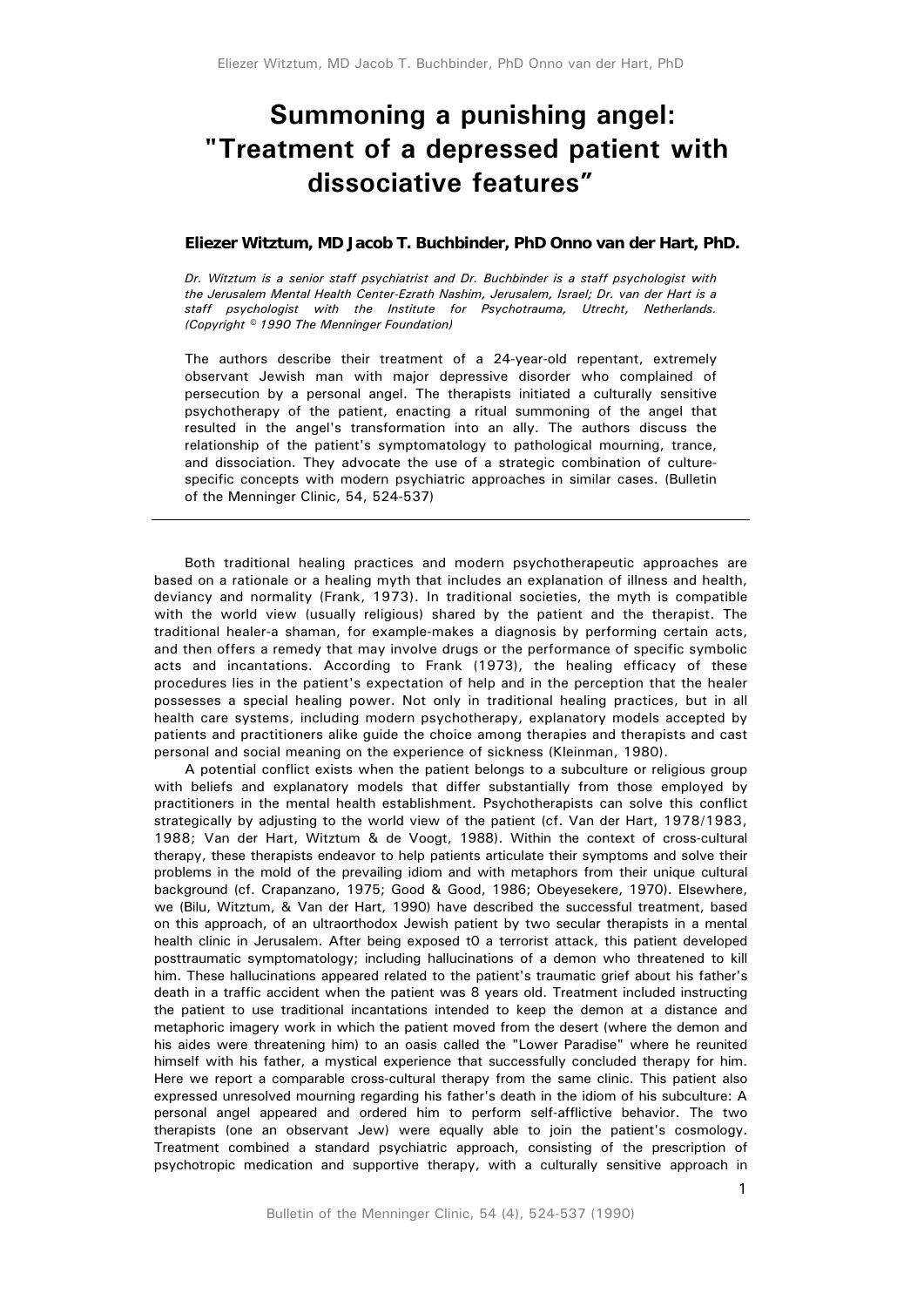which the therapists carefully entered the patient's mystical world and confronted the maladaptive aspects found there.

### **Case report**

#### **The patient**

The patient, whom we shall call Ezra, was a 24-year-old married man who had been a Jewish penitent for 2 years; he was brought by his brother to the clinic because 0f "bizarre behavior." During the previous 6 months, while Ezra had been immersed in studying the Zohar (the key mystical Jewish text), he had heard voices, had dreams in which his late father appeared as a threatening black apparition, engaged in ascetic practices such as frequent fasting, often visited the graves of Zaddikim (Jewish saints), and had ritually lit candles on these graves and in his house. All these symptoms and practices became more intense 4 months prior to his admittance to the clinic after the birth of his first child, a girl. Ezra appeared unkempt and was only partially oriented to place and time. His cooperation was minimal. His affect was depressed, but his formal thought processes were intact. The content of his thinking indicated auditory and visual hallucinations of a personal angel. Ezra also experienced nightmares in which he saw his father dressed in black with a sad, suffering facial expression. These experiences began after the birth of Ezra's daughter.

#### **History**

Born in Israel and of North African descent, Ezra was the younger of two boys. His father had been a quiet, sad man who began to drink in midlife and became a chronic alcoholic; at home he drank himself to oblivion and often slept covered with his own vomit. One night 9 years earlier, his father had asked Ezra to bring him a glass of water and to stay by his side because he felt ill. Ezra, then 15 years old, brought him the water but refused to stay with him. The next morning the father was found dead. The boy felt guilt ridden and developed a depressive reaction. He subsequently started using hard drugs. When Ezra was 18, his older brother persuaded him to quit taking drugs and join the military service. After successfully finishing his duty z. years prior to admission, Ezra became religiously observant, married, and started praying for a son to name after his late father. During the pregnancy, he excitedly awaited the birth of this son. Ezra was shocked when the child was a girl instead of a boy. He began to hear a voice that he identified as belonging to a personal angel who, instead of protecting him, had come to punish him for the neglect that had led to the death of his father. The angel told him to afflict himself by fasting frequently and otherwise eating minimally, by abstaining from sexual relations, and by wearing old and tattered clothes. This self-affliction, the angel said, would eventually bring him forgiveness. Ezra also began to visit grave sites of Jewish saints, praying there for several hours at a time. At night he ritually lit candles in his house.

#### **Treatment**

In the second session, one of the therapists prescribed a small dose of the antipsychotic medication thioridazine (Ridazin, U.S. trade name, Mellaril), and started psychotherapy with the assistance of Ezra's older brother, a rabbi and a penitent of many years. Recognizing that Ezra's symptomatology was related to guilt-ridden pathological mourning, both the therapists and the brother explained that Jewish law forbids mourning a dead relative for longer than a year. The therapists asked Ezra to take an important step toward completion of his unresolved mourning by writing a letter to his father in which he asked for forgiveness and for permission to continue to live (cf. Van der Hart, 1978/1983, 1988). One week later, Ezra brought his letter to the third session and read it out loud while crying and trembling:

*Father, I just want to ask for your forgiveness and pardon. I know that I am to*  blame or your death, but 1 ask forgiveness. 1 did not know that this is how it *would turn out I want to see you alive But only say, I forgive you." Until I see you alive I will not believe that you have forgiven me. I have an angel that helps me to afflict myself. Please appear to me I do not want to be reincarnated as a stone, and therefore I cry the whole night. I wait for the angel to teach me mystical secrets of the upper spiritual worlds. Then I will know that you have forgiven me.* 

After writing the letter, Ezra reported that he felt slightly improved and slept better. However, he also reported the continuation of his self-affliction, his frequent visits to the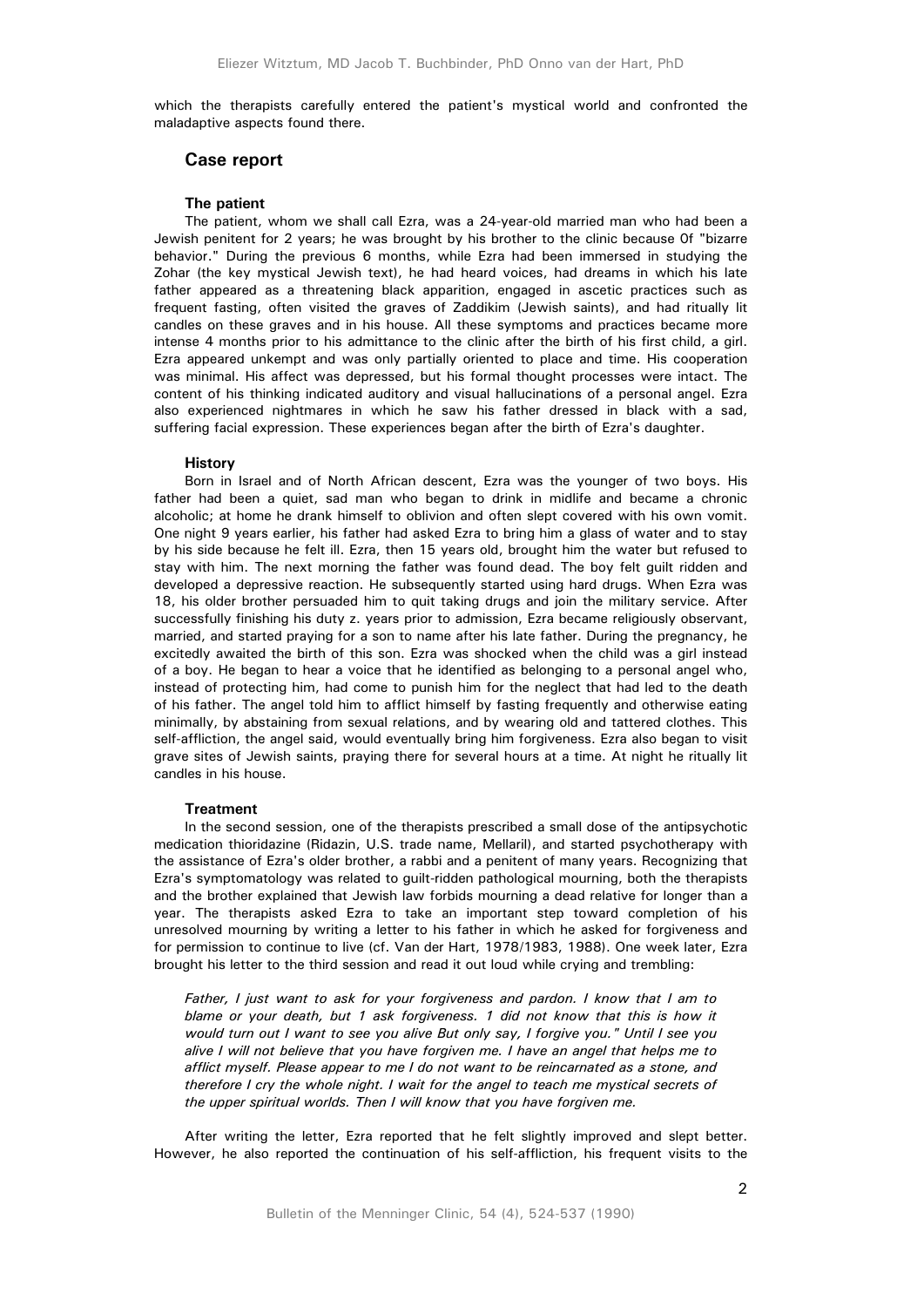grave sites, and his ritual lighting of candles. The therapists told him that he was functioning as a person suspended between life and death. They stated that a personal angel should be protective rather than punitive. The therapists and the rabbi sought to improve Ezra's outer appearance, an action they believed could positively influence his inner world. Ezra complied with their request to remove his tattered, dirty jacket because they convinced him that such dress was inappropriate for a religious student. Finally, the therapists asked him to bring a picture of his late father to the next session. The therapists realized that Ezra was pursuing an ecstatic religious experience, which would signify to him that God had forgiven him. Only then would he permit himself to resume enjoyment and involvement in everyday life.

At the fourth meeting, his brother reported that Ezra had taken off his dirty jacket for one day, but when his angel warned him that he would be reincarnated as a stone, he had resumed wearing it. Nevertheless, the patient showed some overall improvement. The therapists and the brother negotiated with Ezra and reached an agreement that he would have his coat dry-cleaned. Ezra then took his father's picture, stared at it with great intensity, and began to cry. The therapists asked him to investigate the angel's nature, in particular its name and intentions: Was the angel concerned with Ezra's benefit or was it just an evil spirit in disguise?

At the fifth session, the therapists noted some deterioration in Ezra's condition. He was more afraid of the angel, and he refused to change or clean his clothing. After some negotiation, he agreed to remove his dirty coat following the upcoming "Ninth of Av," a Jewish day of fasting that commemorates several national tragedies. Ezra had been unable to ascertain the name of the angel, but said that it belonged to the inner circle of the angel Raziel. (This important angel, according to its name, is connected with the "mysteries of God:") Ezra added that he summoned his angel by lighting eight candles aligned in a specific geometric form and by reading a text from the mystical tract The Book of the Angel Raziel. This book is a collection of Jewish mystical, cosmological, and magical material, first printed in 1701 and reprinted many times because of the popular belief that the book protects its owner's house from fire and other danger (Dan, 1972.a).

The therapists noted modest improvement in the patient during the sixth and seventh sessions. Ezra began to smile and made eye contact on a few occasions. However, he still rarely spoke. The angel had responded to this symptomatic improvement by ordering Ezra to initiate harsher ascetic practices, including reducing his food intake even more. In the eighth session, Ezra reported no change in his condition but added that he planned a pilgrimage to the grave site of the Holy Ari in Safed (Rabbi Isaac Luria, the 16th-century founder of a cabalistic mystical school) and to the graves of other saints in Tiberias.

During the ninth session, he recounted his experiences from the pilgrimage; he had recited special penitential cabalistic prayers. Although the angel was still "deep inside," after the pilgrimage Ezra felt less frightened by its threats. Because the angel still insisted that Ezra's father had not forgiven him, Ezra felt compelled to continue the afflictions and to stop taking medication. However, the therapists and the brother were able to persuade him to resume taking his medication, to which small doses of clomipramine (Anafranil) were added to combat depression.

Ezra appeared for the 10th session wearing a fancy new hat. He reported that the angel now wanted him to mourn the destruction of the Jewish temple in Jerusalem (70 CE\*) rather than the death of his father. The therapists advised him that such mourning is practiced in Av, the preceding month. Ezra began to cry. The therapists then gave a positive interpretation of his behavior by saying that indeed the month Elul (the current month) was the proper time for self-reflection about deficiencies in one's spiritual condition. Now they had a sign that he was moving toward a normal life: Ezra realized that because he had been so busy mourning his father, he had neglected the appropriate mourning of the destruction of the temple during Av and the required soul-searching during Elul in preparation for the Jewish New Year and Day of Judgment. His brother reported that Ezra could concentrate better and that he had resumed his study of the Talmud, a compendium of generally legalistic and nonmystical material compiled during the 6th century CE\*.Ezra studied alone, however.

During the 11th and 12th sessions, Ezra's functioning had improved but, as ordered by his angel, he also practiced more self-affliction by eating less; and he still refused to take any medication. The therapists realized that they must confront the angel directly. Perhaps they

<sup>\* &</sup>quot;CE" stands for Common Era.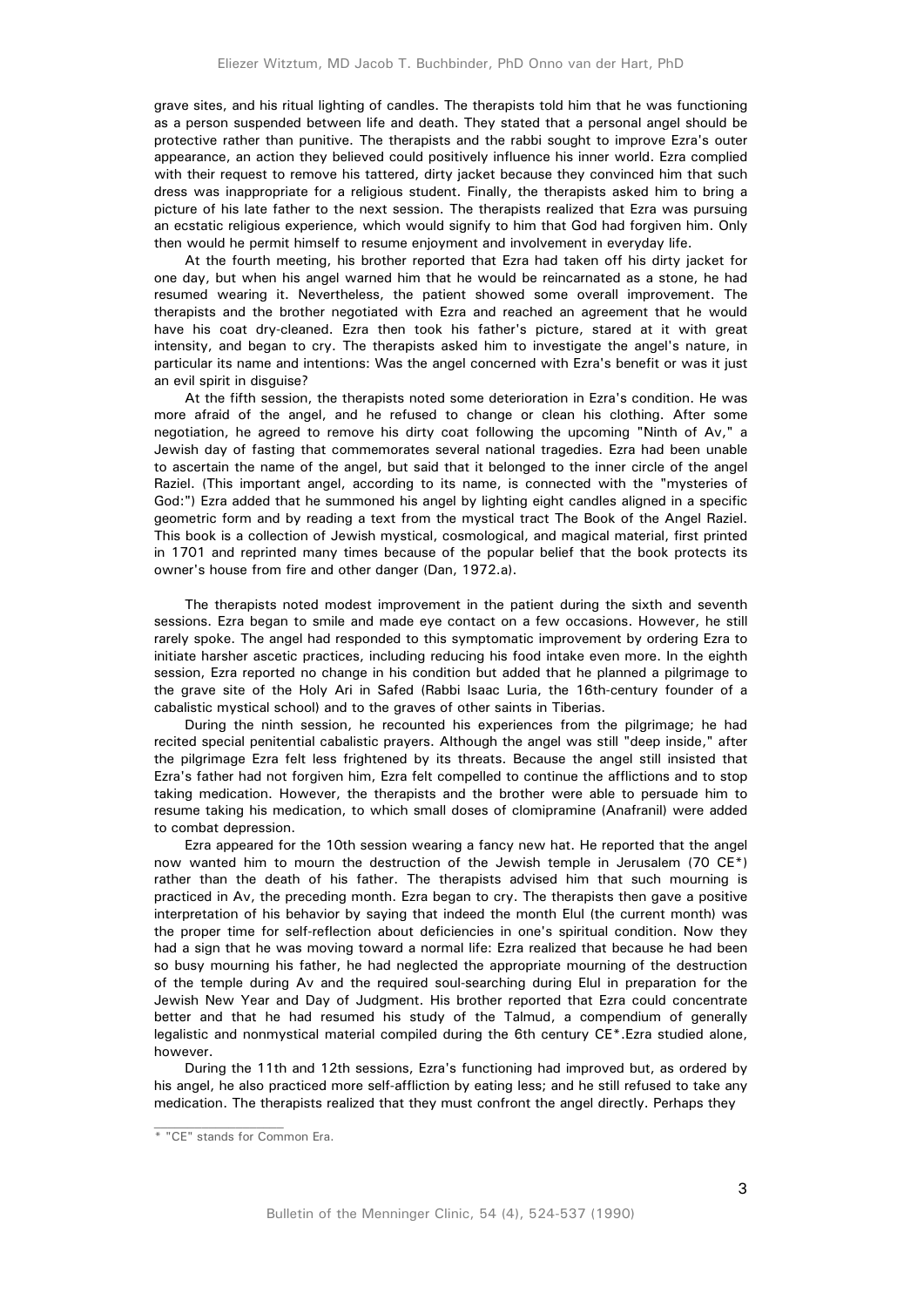could summon the angel and order it to cease afflicting Ezra. The brother, excited about this possibility, accepted the suggestion that he and the two therapists could serve as a lay Jewish religious court of three for this purpose. They planned to enact the ritual procedure during Ezra's next therapy session. The therapists' intention was to reframe the modus operandi of the angel and to reach a modus vivendi, making the angel an ally and friend instead of a punishing agent. This intervention would accord with the patient's and his brother's subcultural beliefs. What actually happened during the ritual deviated from the therapists' design and expectations because the brother, who as a religious authority was head of the court, tried to exorcise the angel and rushed the ritual in that direction. He presumably felt that maintaining any connection with the angel might be deleterious to Ezra.

# **Summoning the angel**

Although-Ezra was late for the next session, the therapists and the brother decided to proceed with the ritual as soon as Ezra arrived. The brother hastened to lock the door, turn off the lights, and close the windows and shades. The therapists understood that these actions served to transform the room into a setting conducive to the induction of a trance. Ezra set up his candles in the form of an 8-stemmed candelabrum. After he lit them, the therapists and the brother ceremonially stated that a Jewish court of three was formally constituted. Leading the ritual, the brother requested that one of the therapists read a formula from The Book of the Angel Raziel, which the patient used to summon the angel (a formula originally used to swear or adjure the king of demons not to cause harm or damage). During the reading, Ezra spontaneously began swaying, moving his body and head in an increasingly rhythmic, vigorous manner. While adding his own ecstatic singsong of a twosyllable phrase with increasing loudness and force, he seemed to enter a trancelike state. Suddenly he became quiet and informed the others that the angel was present. The atmosphere in the room was charged and thick. The brother was tense, and the therapists noticed that the patient had become vague and distant. The brother, obviously impressed, hurriedly stated that, on behalf of the court, he was ordering the angel to cease afflicting Ezra and to return no more for "good or bad"-not even to reveal mystical secrets. Ezra seemed stunned and confused because he was still ambivalent toward the angel. One of the therapists then explained to him that, from then on, the angel had no right to disturb him because the angel belonged to another realm. The brother, tense and emotional, told Ezra to blow out the candles in one breath, thereby ending the ritual. Ezra did so, and the court declared that Ezra was now a free man, under his own control. The brother hurriedly opened the shades and windows, and turned on the lights. He handed The Book of the Angel Raziel to the therapists, saying that Ezra no longer needed it. Ezra nodded in agreement.

The therapists had planned to convert the angel from a punitive antagonist to an egosupportive ally. However, the brother was determined to drive the angel completely away once and for all. Nevertheless, the angel behaved according to the therapist's expectations by returning infrequently in the role of an ally.

#### **Follow-up**

At the next session-the 14th-Ezra appeared smiling, and his brother reported several significant changes: Ezra now ate normally, he had resumed sexual relations with his wife, and for the first time, he had played with his infant daughter. However, the angel had still appeared a number of times without being summoned and had instructed Ezra to study the Talmud, a nonmystical work, and to read from the cabalistic book Tikkunei Zohar Because Ezra still showed depressive affect, the antidepressive medication was increased 25 mg.

During the 15th session, Ezra reported that the angel had not reappeared. His brother said that Ezra was functioning better at home, was more sociable, and took much better care of himself and of his appearance.

At the 16th session, Ezra reported that the angel had appeared twice, both times only to praise his Torah study. Moreover, although Ezra's father had previously appeared in Ezra's dreams as a mournful old man in a black cloak, he now appeared dressed in white and bathed in light. The brother remarked that Ezra had chosen life, but was still saddened by the loss of his father. To elevate the soul of their father, the brothers were studying the Mishnah (a compendium of laws edited at the end of the 2nd century CE) and chapters from the mystical Zohar. Such studies are culturally normative for Sephardic Jews. The brother related that a memorial meeting would be held soon in honor of their late father, when the brothers would ritually celebrate the completion of their studies. The therapists now had objective indications that Ezra was working through his guilt and grief using normative rituals, and that he had forsaken his idiosyncratic, pathological behavior. In addition, the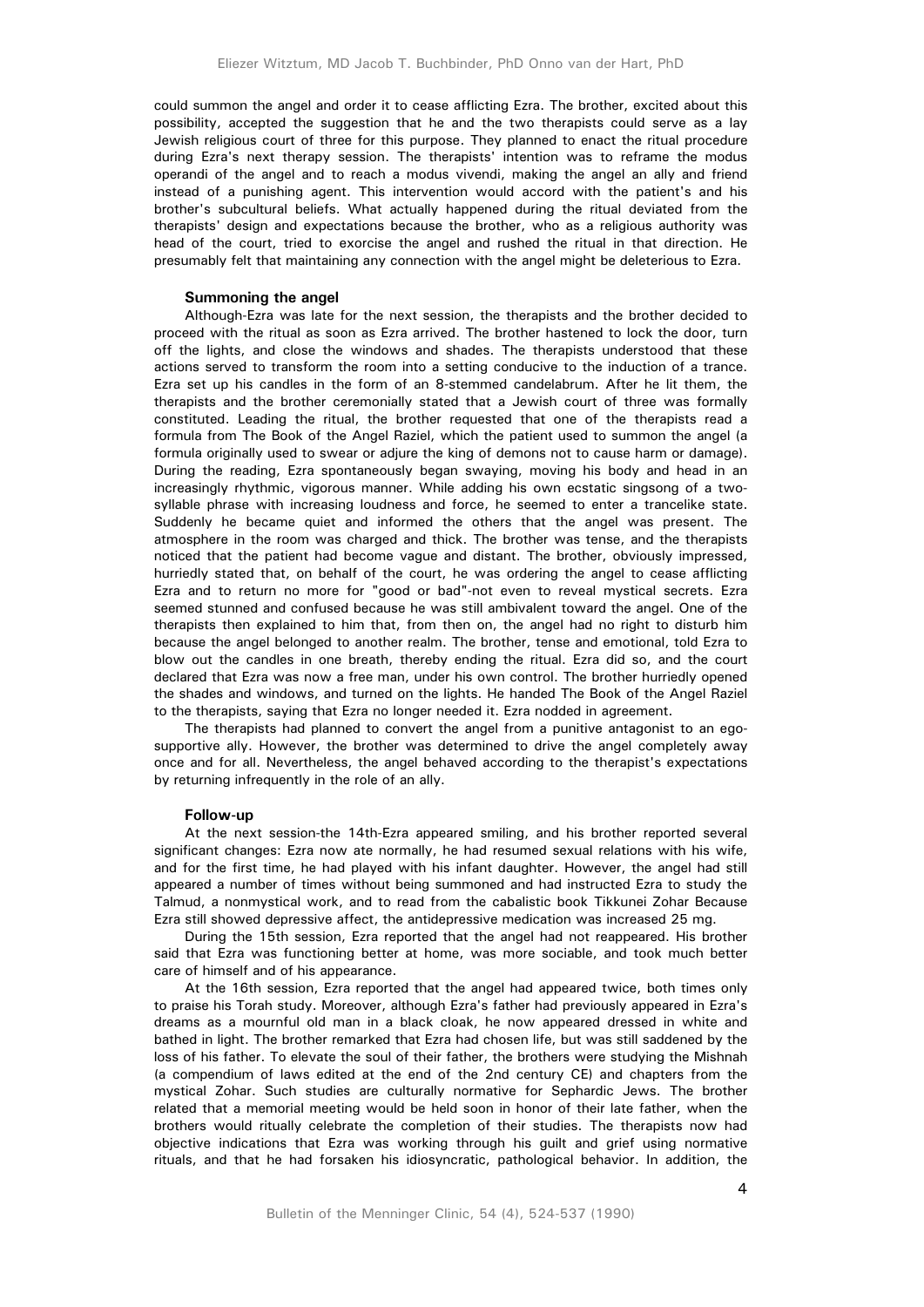therapists regarded the memorial meeting as an apt leave-taking ritual that would further aid the working through of the unresolved mourning. The brother was planning to move from Jerusalem to become head of a religious seminary elsewhere, and Ezra and his family planned to join him. However, 4 months later Ezra arrived at the clinic with his wife (the brother was abroad). Although Ezra's medication had been mistakenly stopped, he was not psychotic. He was neatly dressed and was oriented to time and place. His cooperation was good. His affect was sad, and his formal thought processes were intact. The angel had ceased to visit him. One therapist advised Ezra to take the antidepressant medication again, and he complied. After taking the medication for 2 weeks (75 mg/day), Ezra showed improvement over his former depressed state.

A year after treatment ended, the patient remains stable. He dresses well and attends the religious seminary full time with his brother. The personal angel appears rarely and then only as an encouraging ally.

## **Discussion**

#### **Diagnosis and cultural aspects**

A formal psychiatric examination indicated that the patient's symptom complex fits the DSM-111-R (American Psychiatric Association, 1987) description of a major depressive episode with psychotic features: His mood was depressed; he showed markedly diminished interest in almost all usual activities; he had stopped eating and therefore had lost a good deal of weight; he exhibited psychomotor retardation, a strong feeling of worthlessness, and excessive, inappropriate guilt feelings to a delusional degree; and he had mood-congruent delusions and hallucinations associated with unresolved grief, accompanied by a sense of guilt and a feeling of deserved punishment. This manifestation was, in fact, the patient's second depressive episode; the first episode had occurred at age 15 when his father died. Ezra blamed himself for his father's death. At that time, he did not seek therapy, but instead tried to overcome his intense emotional pain by using hard drugs. The second episode occurred after the birth of a daughter instead of a son reactivated the patient's traumatic grief. At that point, his brother brought him to the clinic.

The diagnosis of major depressive episode with psychotic features ignores some important aspects of the patient's symptomatology. The psychotic features involved not only his involuntary, spontaneous hallucinations of an angel; they also concerned his deliberately summoning and communicating with this angel. The patient appeared to be a highly hypnotizable subject, whose trance induction and summoning procedures were inspired by traditional mystical sources. Both spontaneous and deliberately evoked hallucinations involved trance states similar to hypnosis. Thus the patient's psychotic like experiences are reminiscent of the rare diagnosis of hysterical psychosis, of which high hypnotizability is an essential feature (Janet, 1898/19o8; Spiegel & Fink, 1979; Steingard & Frankel, 1985; Van der Hart, Witztum, & Friedman, 1989). Although we do not advocate a reintroduction of this diagnostic category, we stress the incidence of this feature in psychotic patients because it makes psychotherapy-especially hypnotherapy-the treatment of choice.

#### **Possession and nonpossession trance**

The patient's self-induction of a trance state similar to hypnosis can be analyzed using Bourguignon's (1979) study of altered states of consciousness (ASC), the different ways of inducing them, and their use in various societies. She proposed dividing the supernatural explanatory model of ASC into two basic categories: possession trance and nonpossession trance. Possession trance involves the impersonation of another personality, while nonpossession trance characteristically involves imaginary interactions with one or more personalities, beings, or forces through the hallucinatory experience.

The "trancer" (i.e., the one who experiences the trance) in a nonpossession trance (usually a man) sees, hears, feels, or interacts with one or more beings, or forces, through the hallucinatory experience. In contrast, the subject of a possession trance (usually a woman) performs and impersonates another personality. The trancer, who prepares for the experience by learning what to expect and how to interpret what is perceived or felt, initiates the nonpossession trance through a hypoglycemic condition induced by fasting, sensory deprivation, mortification, or drugs. Possession trance, however, is induced by drumming, dancing, crowd contagion, or, more rarely, drugs.

During the relatively passive nonpossession trance experience, the subject receives instructions from the spirit, which he or she will be expected to remember and subsequently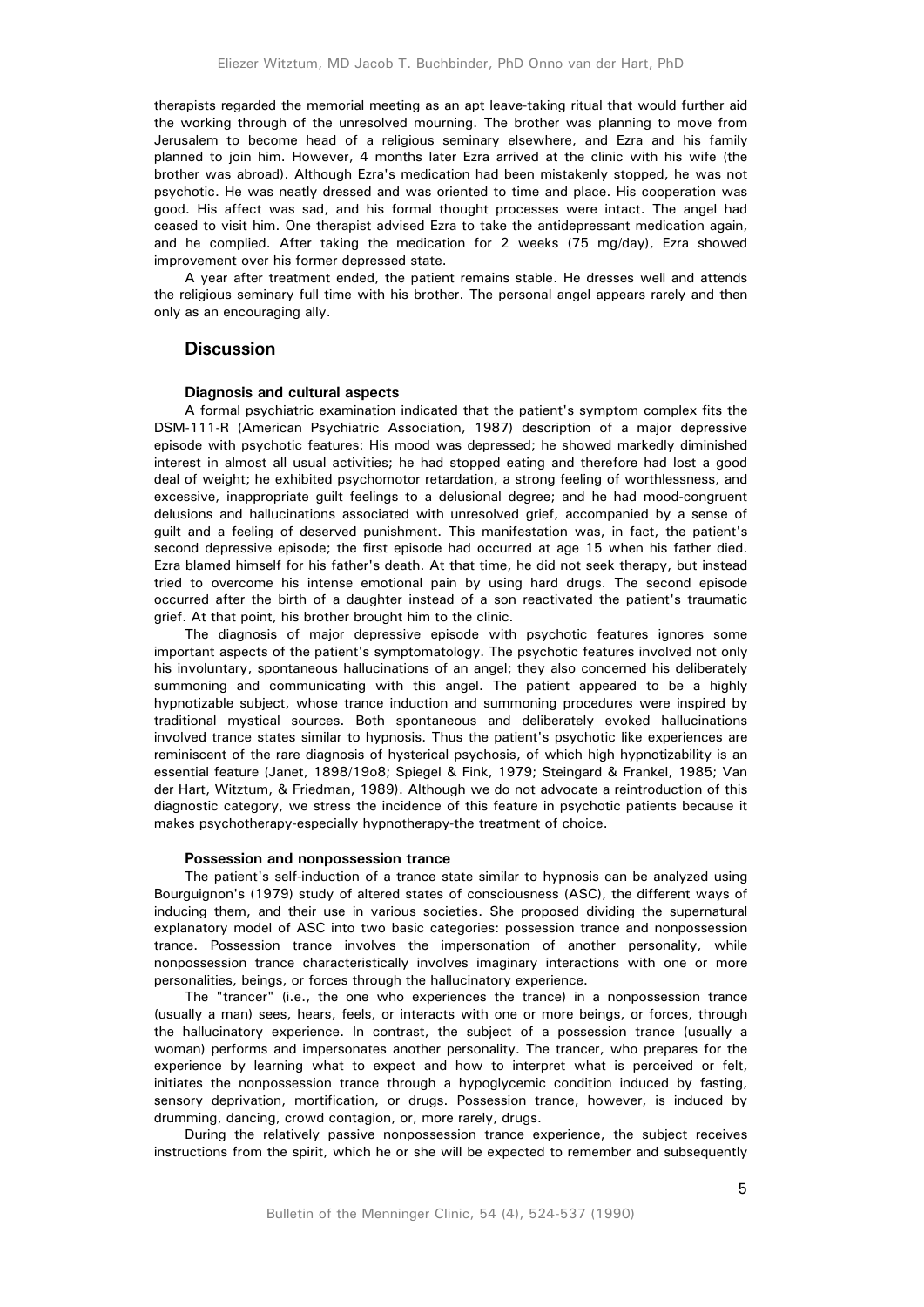enact. In contrast, the actively performed possession trance will be followed by amnesia for the performance.

From these descriptions, it is clear that this patient was experiencing a nonpossession trance: He was passive and receptive to the angel's admonitions, and he remembered them. In preparation for the trance, he fasted and isolated himself. He used rhythmic body movement and a repeated melody to induce the trance, and he used an incantation formula to summon the angel.

# **Pathological mourning**

The patient's symptoms stemmed from unresolved mourning complicated by remorse. The patient continuously blamed himself for his father's death. This self-blame was probably based not only on his guilt feelings about letting his father die alone, but also on previously cherished wishes to rid himself of his drunken father. Ezra initially suffered from depression, which he subsequently tried to resolve by using hashish and hard drugs, then with religious fervor, and finally through marriage and the expectation that he would have a son who could be named for his father. His mystical studies during this time seemed to be an attempt to purify himself, to spiritually obtain forgiveness, or to escape pain by instigating mystical experiences. The birth of a daughter shattered his hopes for achieving forgiveness for his supposed complicity in his father's death. Deep depression followed, this time accompanied by auditory and visual hallucinations of a personal angel who provided spiritual guidance and prescribed ascetic practices; Ezra also experienced painful dreams of his father dressed in black and appearing to suffer.

#### **The personal angel as a cultural phenomenon**

The patient's personal angel was similar in many ways to the traditional Jewish mystical phenomenon of the maggid, and may have been inspired by it. The maggid (literally meaning one who relates," cf. 2 Sam. 15: 13) is an angel or supernatural spirit that, in mysterious ways, conveys teachings to scholars worthy of such communications. A maggid is thought to pass secrets to the cabalist, the student of Jewish mysticism, when he is asleep or awake.

The maggid speaks through the student's mouth or induces automatic writing (Dan, 1972b). Probably the most important appearance of a maggid occurred to Rabbi Joseph Caro (1488-1575). There are some interesting similarities between his maggid and the angel that appeared to our patient. In his biography of Caro, Werblowsky (1977) emphasized the ethical and ascetic orientation of Cards maggid. Werblowsky regarded the maggid's presence as evidence of the rabbi's strict, guilt- ridden conscience. The maggid verbally lashed out at various sins Caro had committed. "Take no pleasure from this world; the maggid told Caro, and it prescribed ascetic avoidance 0f eating and drinking, and the adherence to fasting and self-flagellation.

From a psychodynamic point of view, the appearance of the maggid might be explained as a culturally sanctioned projection of a harsh superego. Culturally, the maggid embodies key fundamentalistic religious values and ideals. Through his mystical studies, our patient found in the figure of the angel a recognizable and culturally sanctioned expression of his deep remorse.

#### **The personal angel as a dissociative phenomenon**

According to Werblowsky (1977), the phenomenon 0f the maggid is comparable to a dissociative state, although the former is more complex. Lewis (1978) concurred with Werblowsky to some extent; he regarded Caro's maggid as a mild dissociation resembling a hypnotic state, and added that he hesitated to consider the experience pathological because Cards consciousness remained clear and his content and outlook were consistent with a nondissociated state and with a clear memory of the experience. "Taking his times, cultural setting and personal qualities into account, his conduct can be held ... to be within the normal range" (Lewis, 1978, p. 15).

Janet's (1889 / 1973, 1907/ 1965) definition of dissociation as the splitting off, separation, and isolation of certain parts of the personality (dédouble-ment de la personnalité offered a century ago, is as relevant today as it was then (cf. van der Hart & Horst, 1989). The dissociation often results from traumatic experiences, and the dissociated parts (or states) escape control and sometimes the awareness as well-of the habitual personality.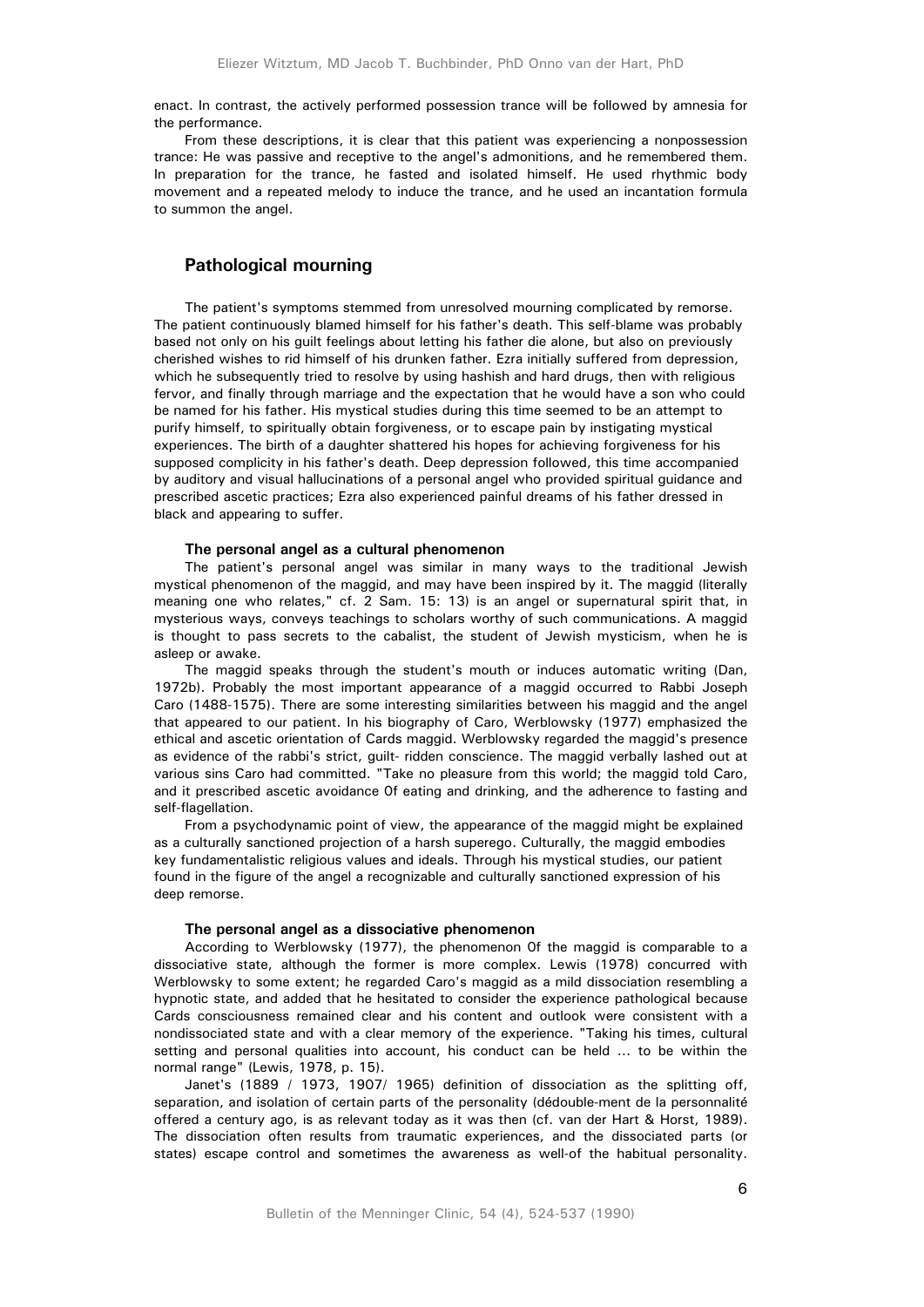They begin to lead lives 0f their own and either take over the patient's behavior or coexist with it. In line with Werblowsky's theory, the former could be conceived of as occurring when the maggid is evoked and speaks through the person's mouth. A switch into the maggid state has then taken place. Janet (1898/1908) reported that the "devil" appeared in this way in his patient Achille. Interestingly, his patient's dissociative disorder was also based on extreme feelings of remorse. The existence of two personality states side by side occurs when the person hears or sees an angel -that is, hallucinates the angel's presence- as was the case in our patient.

Both Janet and modern authors have linked dissociative symptoms and disorders to the experience of psychological trauma (cf. Putnam, 1985, 1989a, 1989b; Spiegel, 1988). Dissociative reactions occur in. the context of acute trauma as an adaptive process that provides protection and allows the individual to continue functioning, although often in an automaton like manner (Putnam, 1989a). Dissociative states may be little more than traumatic imagery, that is, the unassimilated memories of traumatic events, but these states can also develop a sense of self. The latter condition is most dearly seen in patients suffering from multiple personality disorder (MPD) (Putnam, 1989a). Both phenomena seemed to exist in Ezra. His discovery of his father's death constituted a psychological trauma that evoked violent emotions, especially feelings of guilt and remorse. Ezra's personal angel may be seen as a kind of alternate personality, comparable to those of MPD patients. However, unlike the alternate personality in MPD, the personal angel (like the demon in demonic possession) is grounded in normative subcultural beliefs in the existence of such supernatural beings.

#### **The experience of the personal angel as hypnotic state**

The patient's trance state seemed similar to the hypnotic state. Breuer (1895/1955) and, more recently, Bliss (1986) stated that dissociations are basically self-hypnotic phenomena. According to Janet's (1889/1973) dissociation theory, however, high hypnotizability is based on the existence of dissociative states. Whatever the relationship between the two, recent research findings indicate that traumatized individuals tend to be highly hypnotizable (Bliss, 1986; Spiegel, Hunt, & Dondershine, 1988; Stutman & Bliss, 1985).

# **Treatment**

The strategic therapy for our patient was essentially an experiment in combining two different approaches. The first approach was a traditional social psychiatric approach of diagnosis, medication, and support, and the second was a culturally sensitive approach that comprised a mixture of modern strategic treatment techniques with the use of the patient's own belief system. From the beginning, the therapists did not question the reality of the patient's hallucinations and his belief in the existence of a supernatural personal angel. Supported by the religious authority of his brother, the rabbi, they could focus on the basic problem of guilt-ridden pathological mourning and explain that Jewish law forbids mourning a dead relative for longer than one year. By emphasizing this injunction, the therapists and the rabbi motivated the patient to accept their guidance to complete his mourning. The patient reported that writing a leave-taking letter to his father and asking him for forgiveness and permission to live helped him to feel slightly better. As the continuation of the self-afflictions and related practices indicated, however, this writing assignment was insufficient to resolve all or most of his guilt feelings. In hindsight, it would have been better if the patient had been instructed to write-at a fixed time and place -a continuous leave- taking letter to his father, to be finished only when the patient felt he was ready to say good-bye to his deceased father and start living again. Such an assignment is especially effective for resolving ambivalent grief when the relationship with the deceased is conflicted and guilt feelings may dominate (cf. Van der Hart, 1988; Van der Hart & Goossens, 1987).

Instructions to the patient to change his subjective sense of self by improving his outer appearance were based directly on Jewish tradition. The therapists originally believed that the patient's compliance in giving up his old, tattered jacket indicated substantial progress; that is, separating from this linking object signified a step toward leave-taking from his deceased father. But as the angel's continuing admonitions and the patient's ascetic practices showed, Ezra still harbored unresolved guilt feelings. The therapists then again joined the patient's idiosyncratic experiences and mystical beliefs-which many ultraorthodox Jews follow-by planning to directly confront the punishing angel in a ritual summoning the angel to the lay court. Although this ritual took a course different from the one the therapists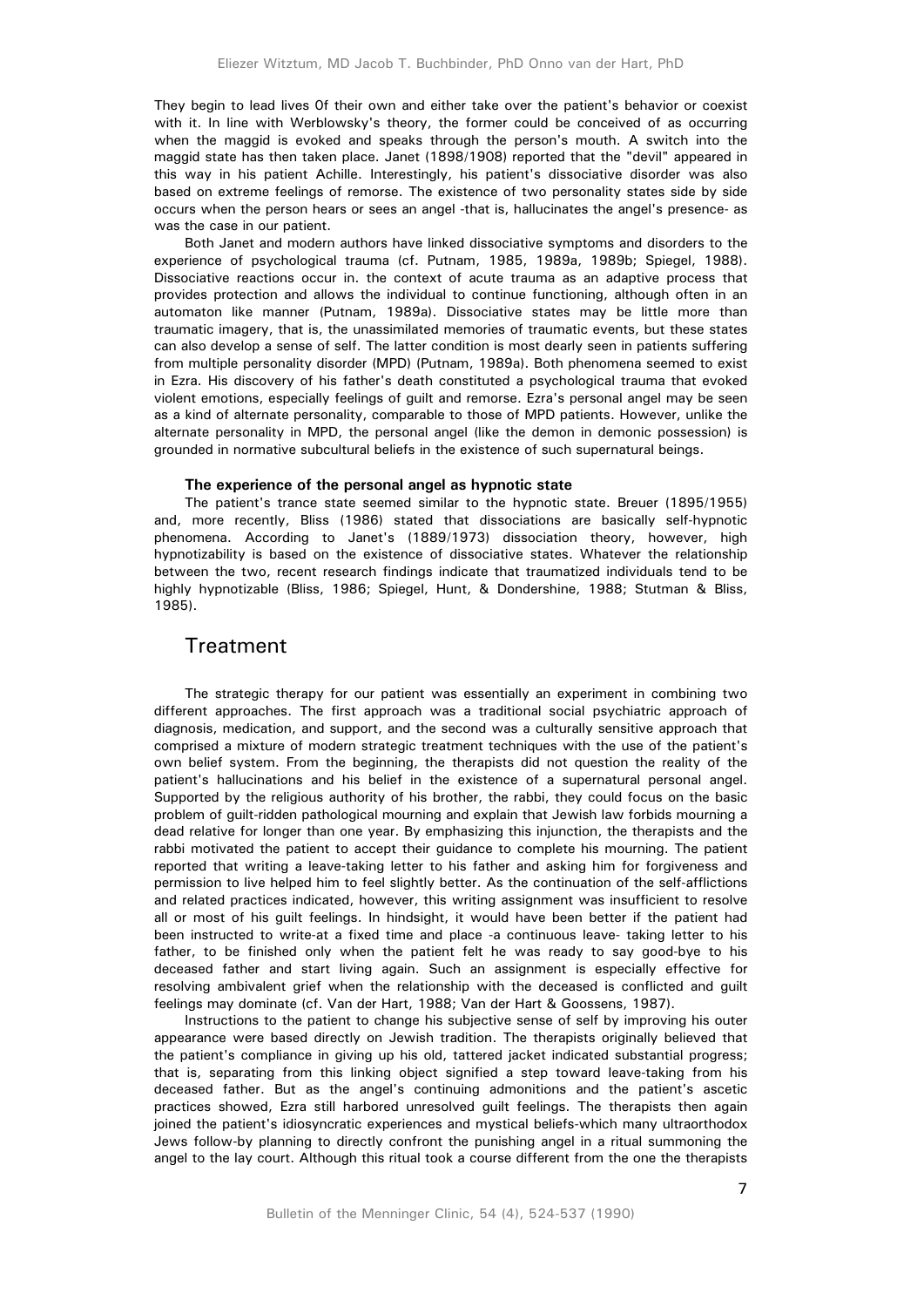had planned, it nevertheless proved to be an effective way of treating the patient's dissociative experience. The patient and his brother were easily persuaded to participate in the summoning ritual because of its cultural congruence. However, the rabbi/brother took an unexpected course of action.

Following such modern therapeutic approaches as ego state therapy and the treatment of malevolent alternate personalities in MPD patients, the therapists had intended to discuss with the summoned angel its reasons for punishing the patient and then to negotiate a more benign influence. Attempts at exorcism are considered to be therapeutically contraindicated (Putnam, 1989a). However, this approach contradicts traditional Jewish law, which does not regard such entities as dissociated ego states but rather as malevolent supernatural beings that must be completely removed. For this reason, and perhaps because he was frightened by the presence of the angel, the brother/rabbi, as head of the lay court, hurriedly ordered the angel to immediately disappear and never return. Interestingly, the angel did return a couple of times in the benign way the therapists had hoped for. Treatment was eventually successful in resolving the angel's psychological foundation, as well as the patient's remorse and mourning regarding his father's death.

This case history illustrates that cross-cultural therapy conducted in a culturally sensitive way offers unique treatment opportunities. It supports the policy of strategically combining a culture-specific approach with modern psychiatric approaches in similar cases. As the course of the summoning ritual indicates, this report also shows that the potential conflicts between traditional religious approaches and modern treatment techniques, based on secular therapeutic myths, are not always easily bridged.

#### *Acknowledgment*

*The authors gratefully acknowledge a grant from the Israeli Ministry of Immigrant Absorption to the second author which partially supported this study. They thank Yoram Bilu, PhD, for his helpful comments on an earlier draft of this article.* 

# **References**

- American Psychiatric Association. (1987). Diagnostic and statistical manual of mental disorders (3rd ed., rev.). Washington, DC: Author.
- Bilu, Y, Witztum, E., & van der Hart, O. (i990). Paradise regained: "Miraculous healing" in an Israeli psychiatric clinic. Culture, Medicine and Psychiatry, I4, 105-I27.
- Bliss, E. L. (1986). Multiple personality, allied disorders, and hypnosis. NewYork: Oxford University Press.
- Bourguignon, E. (1979). Psychological anthropology. New York: Holt, Rinehart & Winston.
- Breuer, J. (1955). Studies 0n hysteria: Theoretical. Part III. In J. Strachey (Ed. and Trans.), The standard edition of the complete psychological works of Sigmund Freud (Vol. 2, pp. 183-251). London: Hogarth Press. (Original work published .1895)
- Crapanzano, V (1975). Saints, Jnun, and dreams: An essay in Moroccan ethnopsychology. Psychiatry, 38, 145-159
- Dan, J. (1972a). Book 0f Raziel. In Encyclopedia Judaica (Vol. 13, cols. 1592-1593). Jerusalem: Encyclopedia Judaica.
- Dan, J. (1972b). Maggid. In Encyclopedia Judaica (Vol. I1, cols. 698-701). Jerusalem: Encyclopedia Judaica.
- Frank, J. D. (1973). Persuasion and healing: A comparative study of psychotherapy. Baltimore, MD: Johns Hopkins University Press.
- Good, B., & Good, M. D. (1986). The cultural context of diagnosis and therapy: A view from medical anthropology. In M. R. Miranda & H. H. L. Kitano (Eds.), Mental health research and practice in minority communities: Development of culturally sensitive training programs. Rockville, MD: National Institute 0f Mental Health.